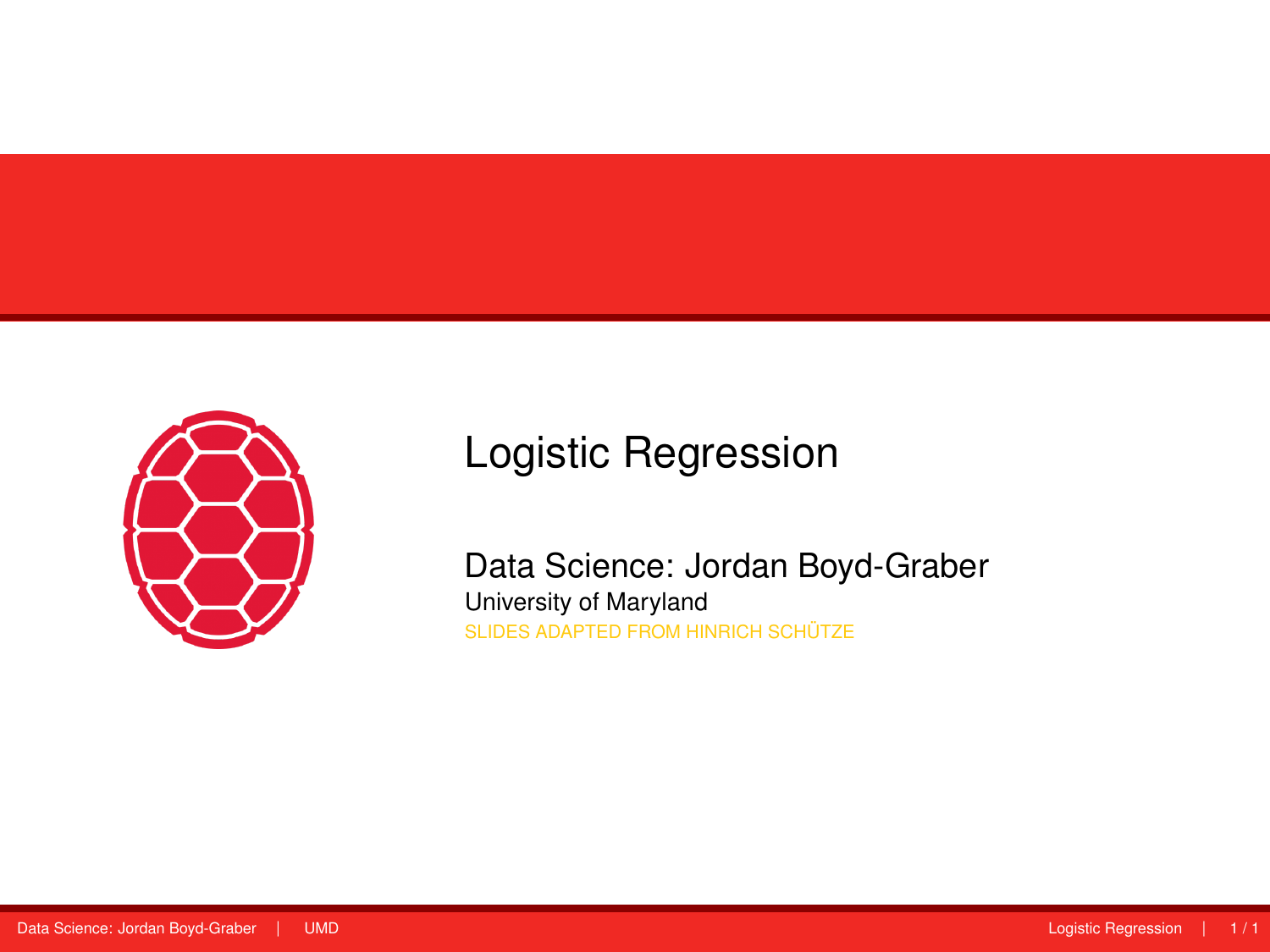#### **What are we talking about?**

- Statistical classification:  $p(y|x)$
- *y* is typically a Bernoulli or multinomial outcome
- Classification uses: ad placement, spam detection
- **Building block of other machine learning methods**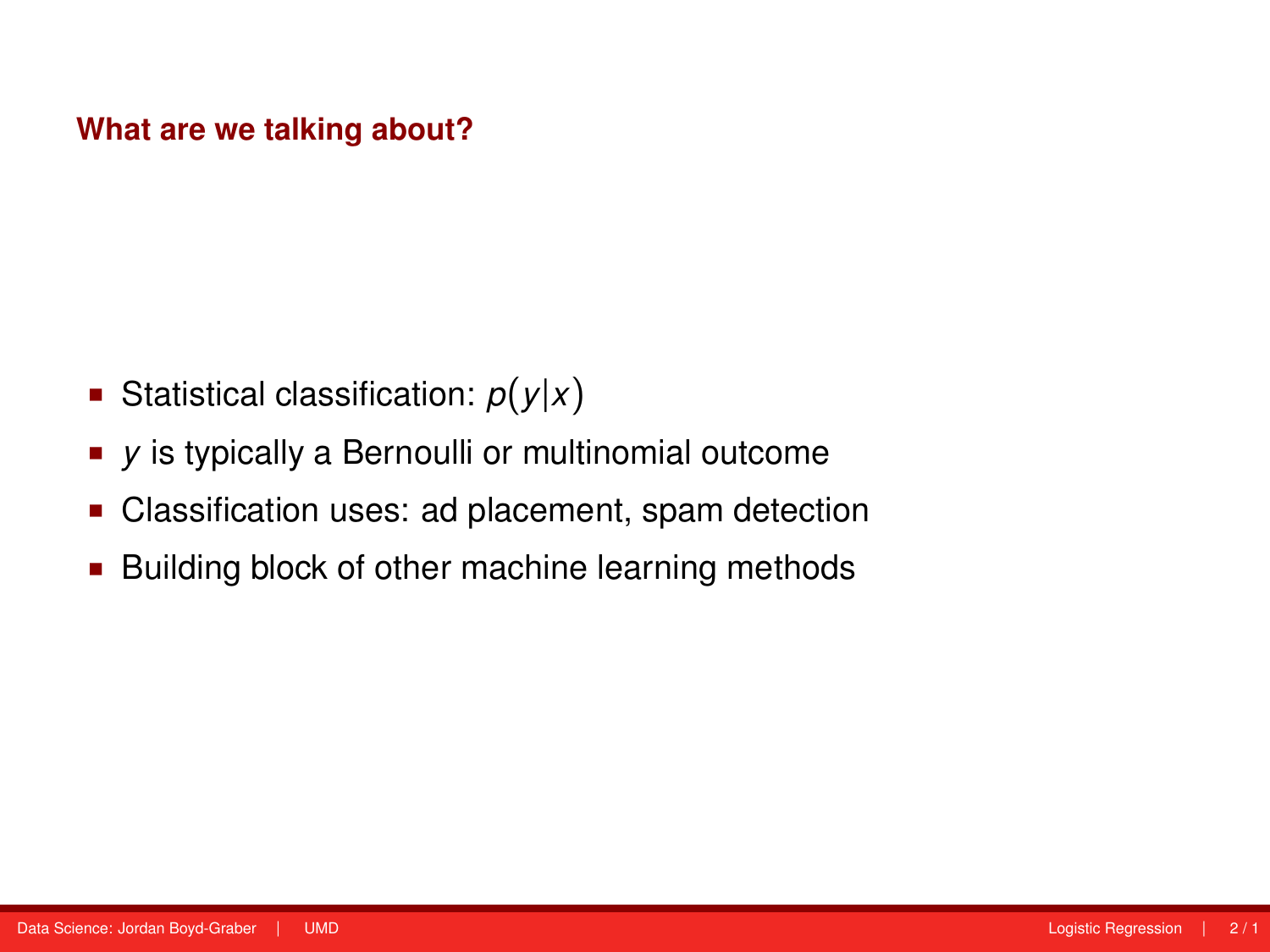#### **Logistic Regression: Definition**

- Weight vector *β<sup>i</sup>*
- Observations  $X_i$
- "Bias"  $β_0$  (like intercept in linear regression)

$$
P(Y=0|X) = \frac{1}{1+\exp[\beta_0 + \sum_i \beta_i X_i]}
$$
  
\n
$$
P(Y=1|X) = \frac{\exp[\beta_0 + \sum_i \beta_i X_i]}{1+\exp[\beta_0 + \sum_i \beta_i X_i]}
$$
 (2)

■ For shorthand, we'll say that

$$
P(Y=0|X) = \sigma(\beta_0 + \sum_i \beta_i X_i)
$$
 (3)

$$
P(Y=1|X) = 1 - \sigma(\beta_0 + \sum_i \beta_i X_i)
$$
 (4)

• Where 
$$
\sigma(z) = \frac{1}{1 + \exp[-z]}
$$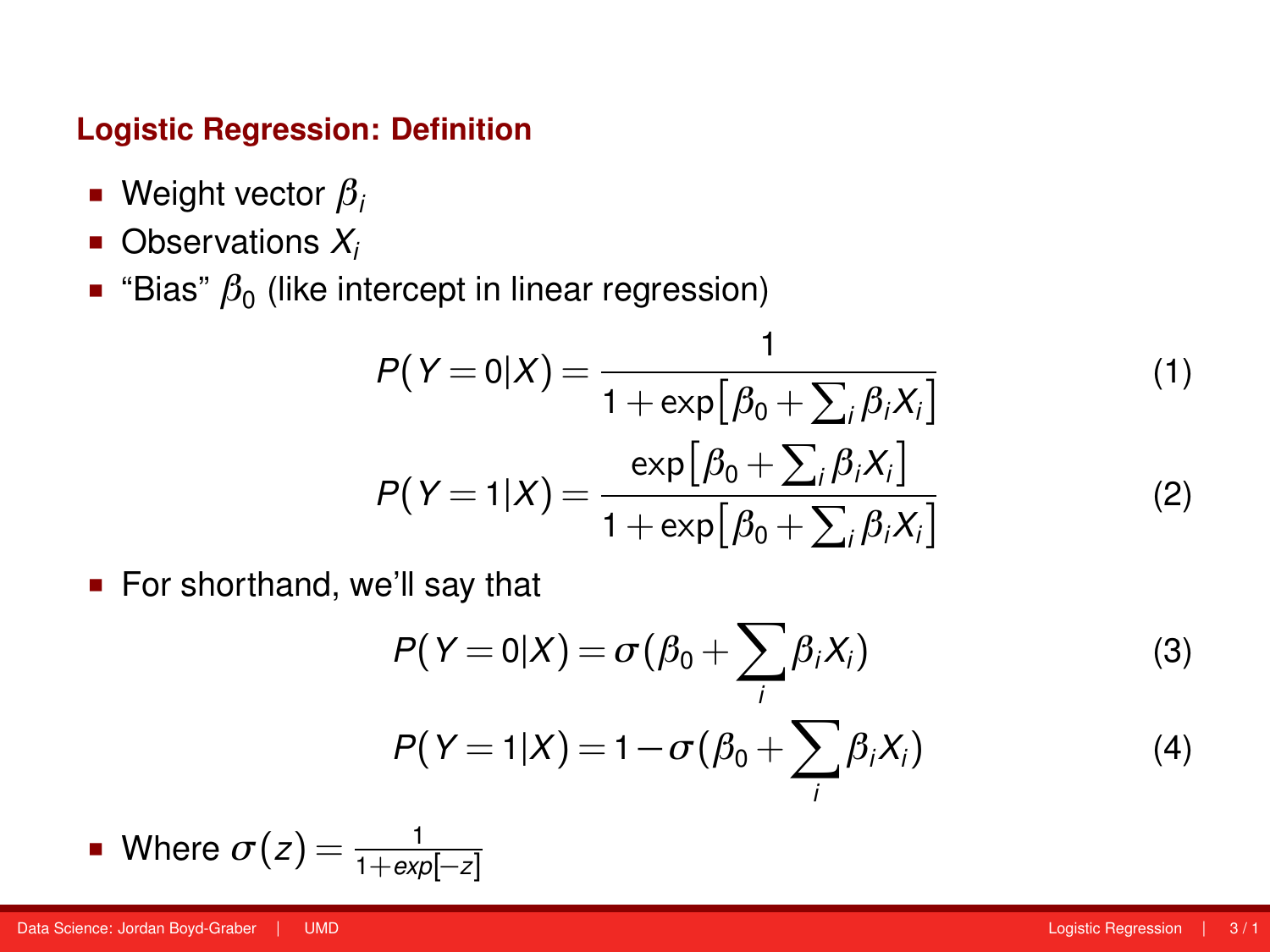### **What's this "exp" doing?**





- **•**  $\exp[x]$  is shorthand for  $e^x$
- *e* is a special number, about 2.71828
	- □  $e^{\chi}$  is the limit of compound interest formula as compounds become infinitely small
	- $\Box$  It's the function whose derivative is itself
- The "logistic" function is  $σ(z) = \frac{1}{1+e^{-z}}$
- $\blacksquare$  Looks like an "S"
- Always between 0 and 1.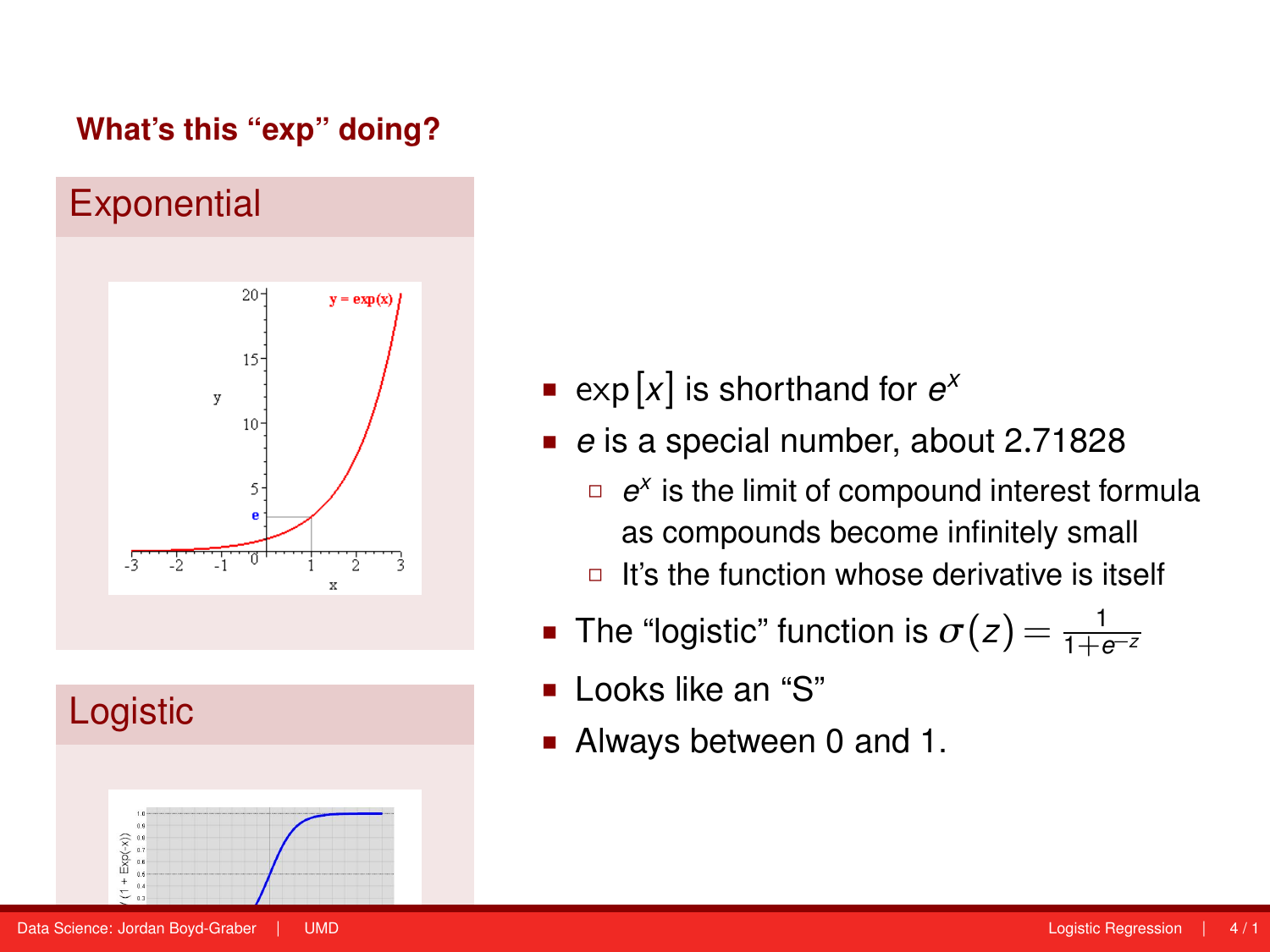### **What's this "exp" doing?**





- **•**  $\exp[x]$  is shorthand for  $e^x$
- *e* is a special number, about 2.71828
	- □  $e^{\chi}$  is the limit of compound interest formula as compounds become infinitely small
	- $\Box$  It's the function whose derivative is itself
- The "logistic" function is  $σ(z) = \frac{1}{1+e^{-z}}$
- $\blacksquare$  Looks like an "S"
- Always between 0 and 1.
	- $\Box$  Allows us to model probabilities
	- Different from **linear** regression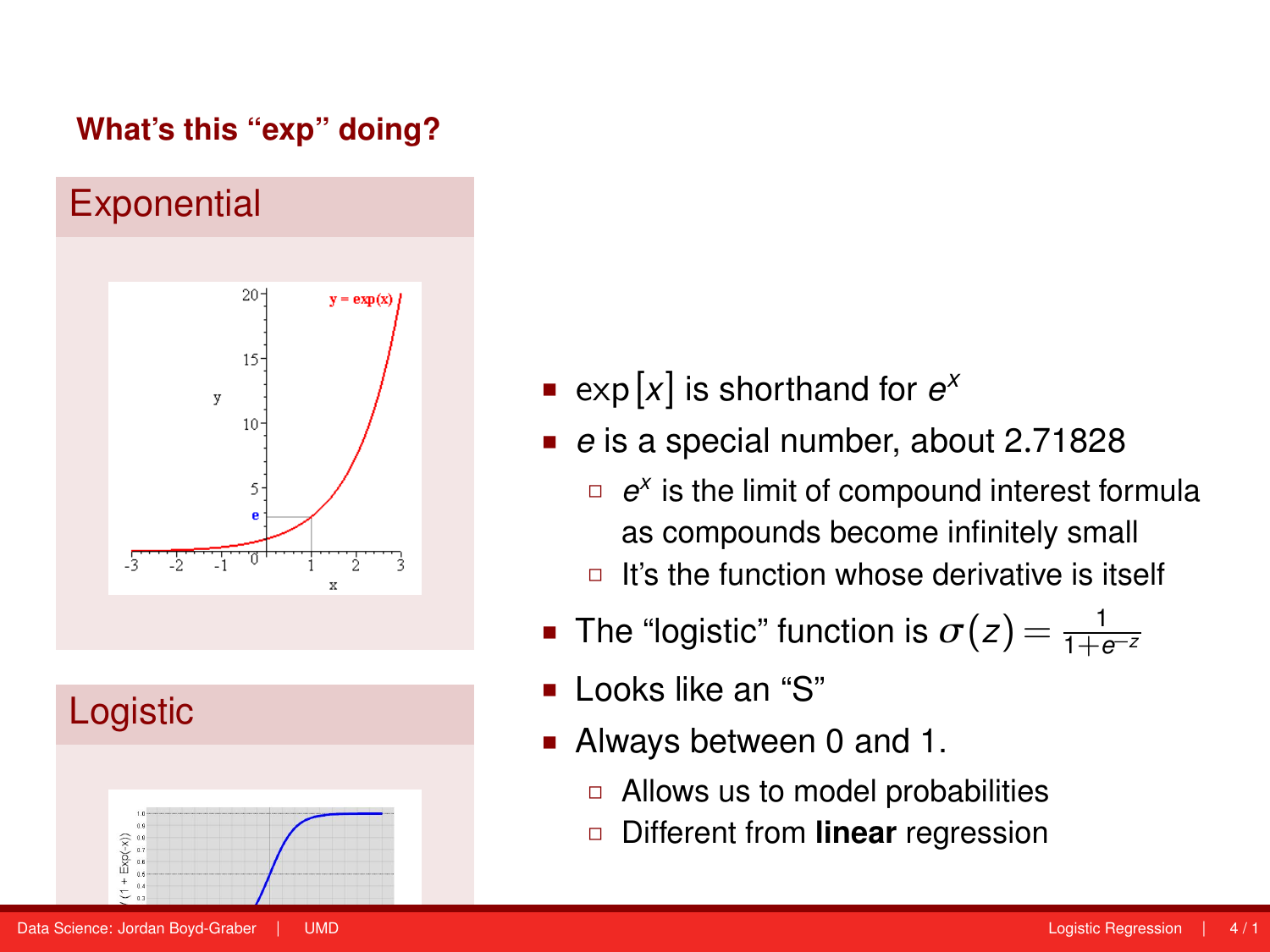| feature   | coefficient | weight |
|-----------|-------------|--------|
| bias      | $\beta_0$   | 0.1    |
| "viagra"  | $\beta_{1}$ | 2.0    |
| "mother"  | $\beta_{2}$ | $-1.0$ |
| "work"    | $\beta_{3}$ | -0.5   |
| "nigeria" |             | 3.0    |

Example 1: Empty Document?  $X = \{\}$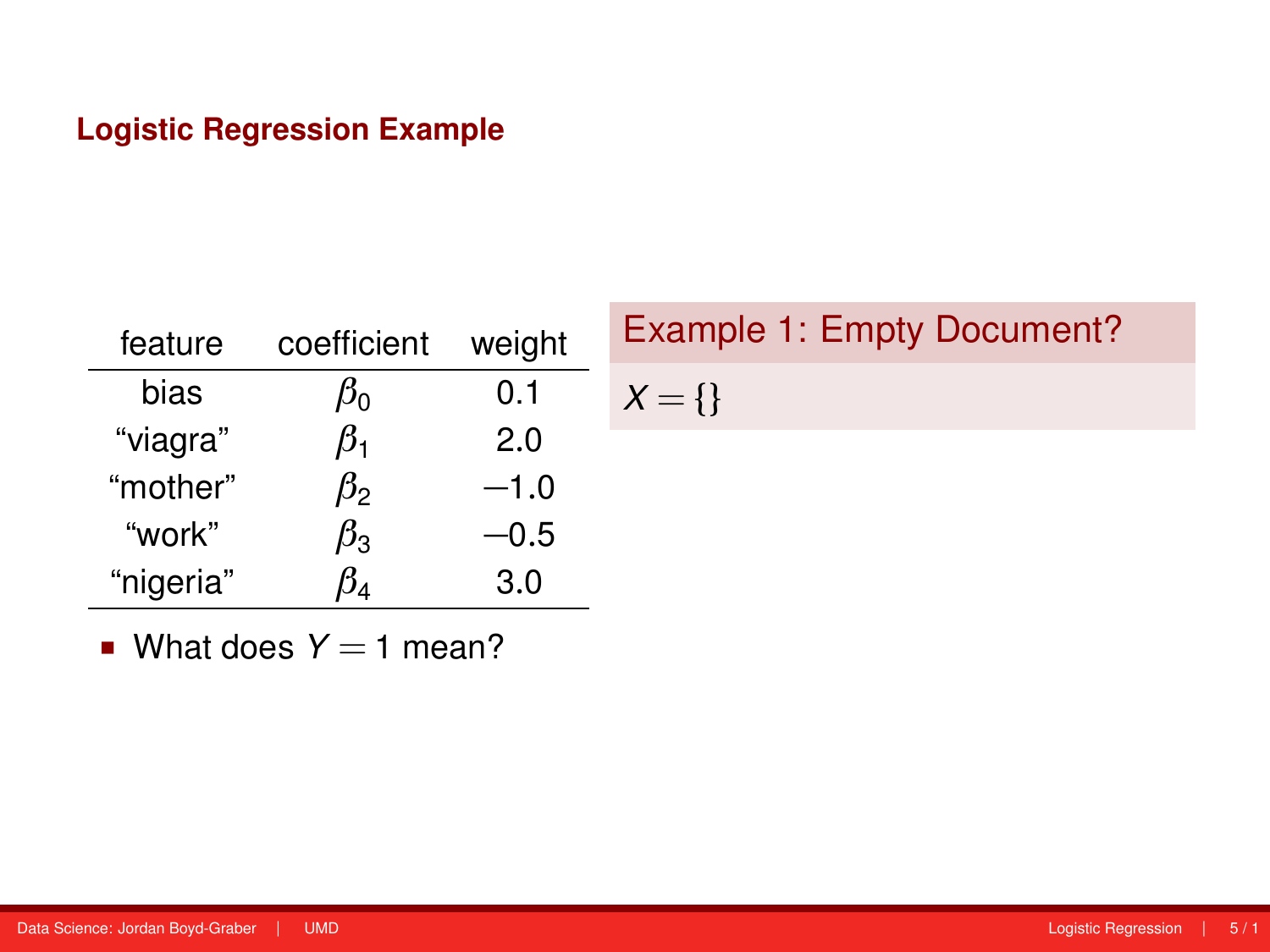| feature   | coefficient | weight |
|-----------|-------------|--------|
| bias      | $\beta_0$   | 0.1    |
| "viagra"  | $\beta_1$   | 2.0    |
| "mother"  | $\beta_{2}$ | $-1.0$ |
| "work"    | $\beta_{3}$ | -0.5   |
| "nigeria" |             | 3.0    |

Example 1: Empty Document?  $X = \{\}$ 

$$
P(Y=0) = \frac{1}{1+\exp[0.1]} =
$$

$$
P(Y=1) = \frac{\exp[0.1]}{1+\exp[0.1]} =
$$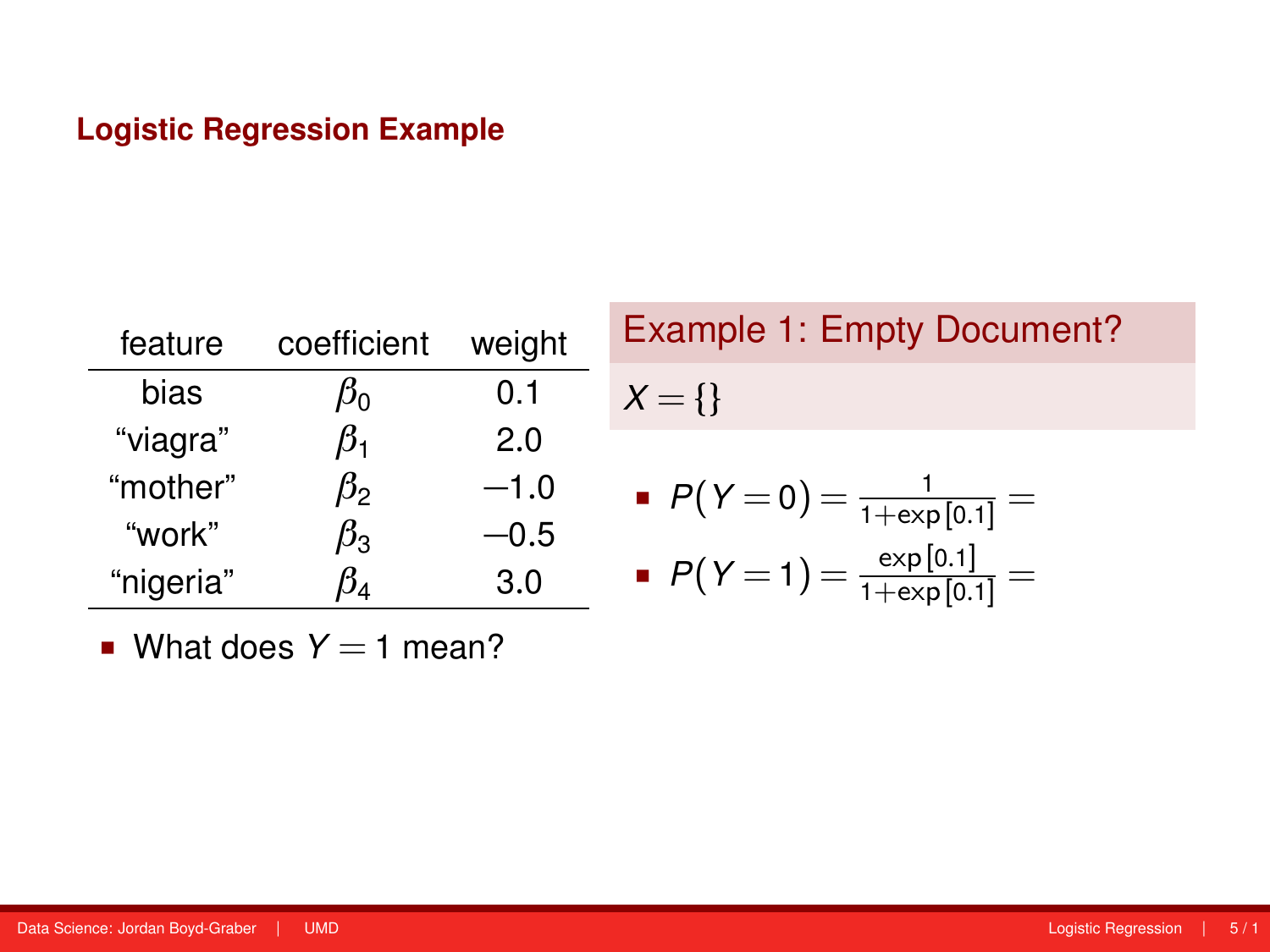| feature   | coefficient | weight |
|-----------|-------------|--------|
| bias      | $\beta_0$   | 0.1    |
| "viagra"  | $\beta_{1}$ | 2.0    |
| "mother"  | $\beta_{2}$ | $-1.0$ |
| "work"    | $\beta_{3}$ | -0.5   |
| "nigeria" |             | 3.0    |

What does  $Y = 1$  mean?

Example 1: Empty Document?  $X = \{\}$ 

$$
P(Y=0) = \frac{1}{1+\exp[0.1]} = 0.48
$$

■ 
$$
P(Y=1) = \frac{\exp[0.1]}{1+\exp[0.1]} = 0.52
$$

Bias  $\beta_0$  encodes the prior probability of a class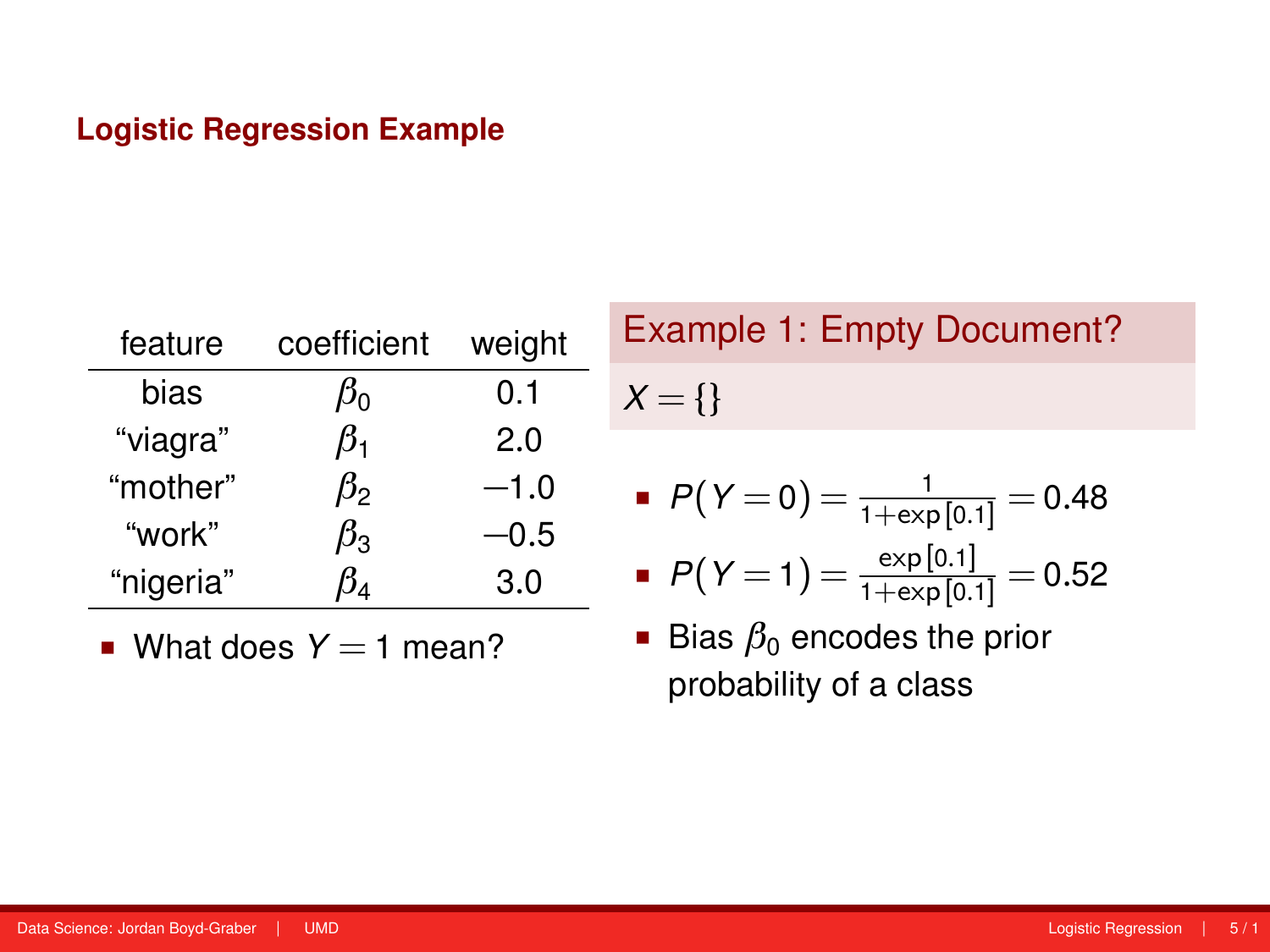| feature   | coefficient | weight |                           |
|-----------|-------------|--------|---------------------------|
| bias      | $\mu_0$     | 0.1    |                           |
| "viagra"  | $\beta_1$   | 2.0    |                           |
| "mother"  | $\beta_2$   | $-1.0$ | Example 2                 |
| "work"    | $\beta_3$   | $-0.5$ | $X = \{Mother, Nigeria\}$ |
| "nigeria" | 154         | 3.0    |                           |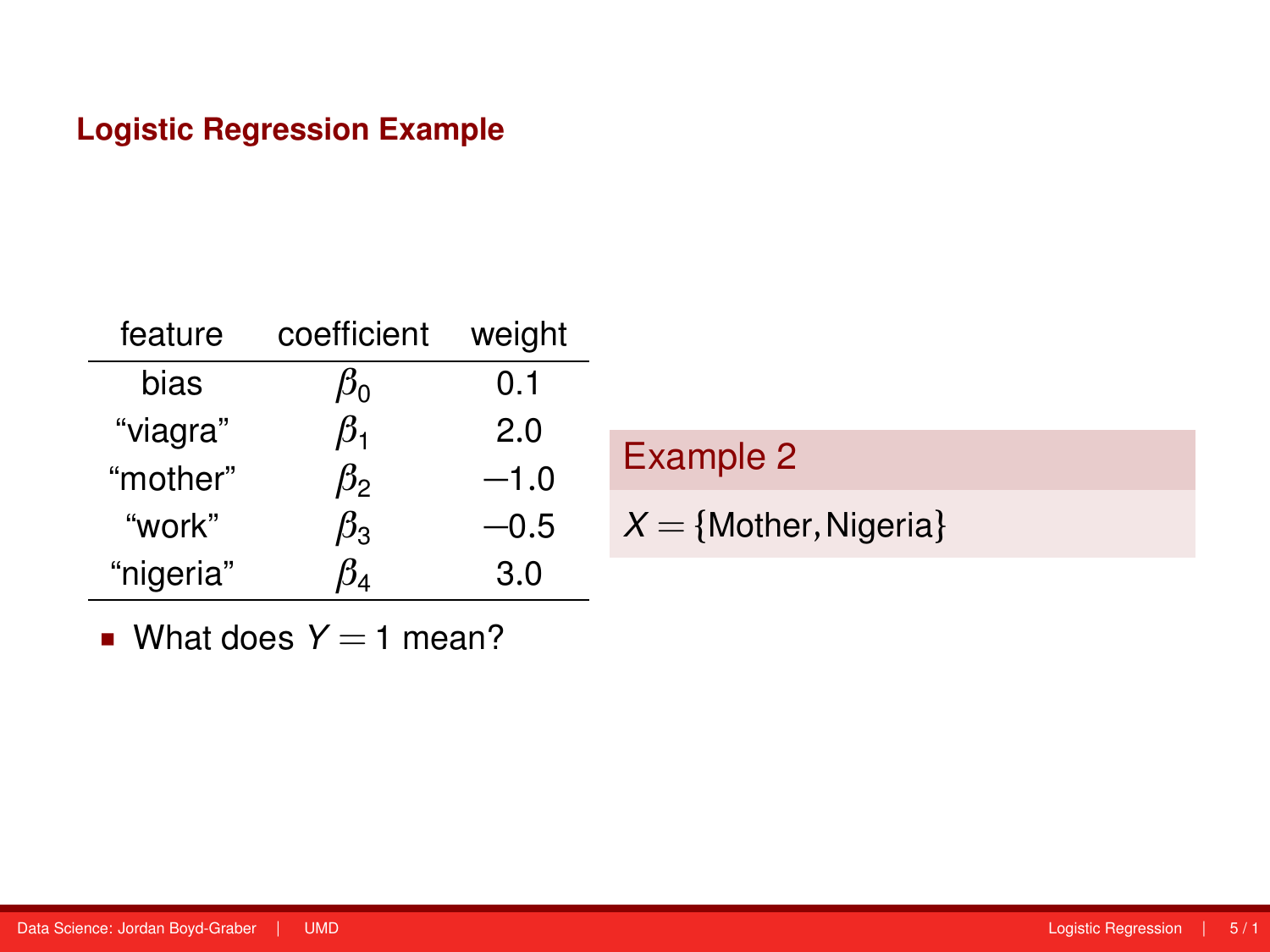| feature   | coefficient | weight |
|-----------|-------------|--------|
| bias      | $\beta_0$   | 0.1    |
| "viagra"  | $\beta_1$   | 2.0    |
| "mother"  | $\beta_{2}$ | $-1.0$ |
| "work"    | $\beta_{3}$ | -0.5   |
| "nigeria" |             | 3.0    |

What does  $Y = 1$  mean?

## Example 2

 $X = \{$ Mother, Nigeria $\}$ 

$$
P(Y=0) = \frac{1}{1+\exp[0.1-1.0+3.0]} =
$$

$$
P(Y=1) = \frac{\exp[0.1-1.0+3.0]}{1+\exp[0.1-1.0+3.0]} =
$$

Include bias, and sum the other weights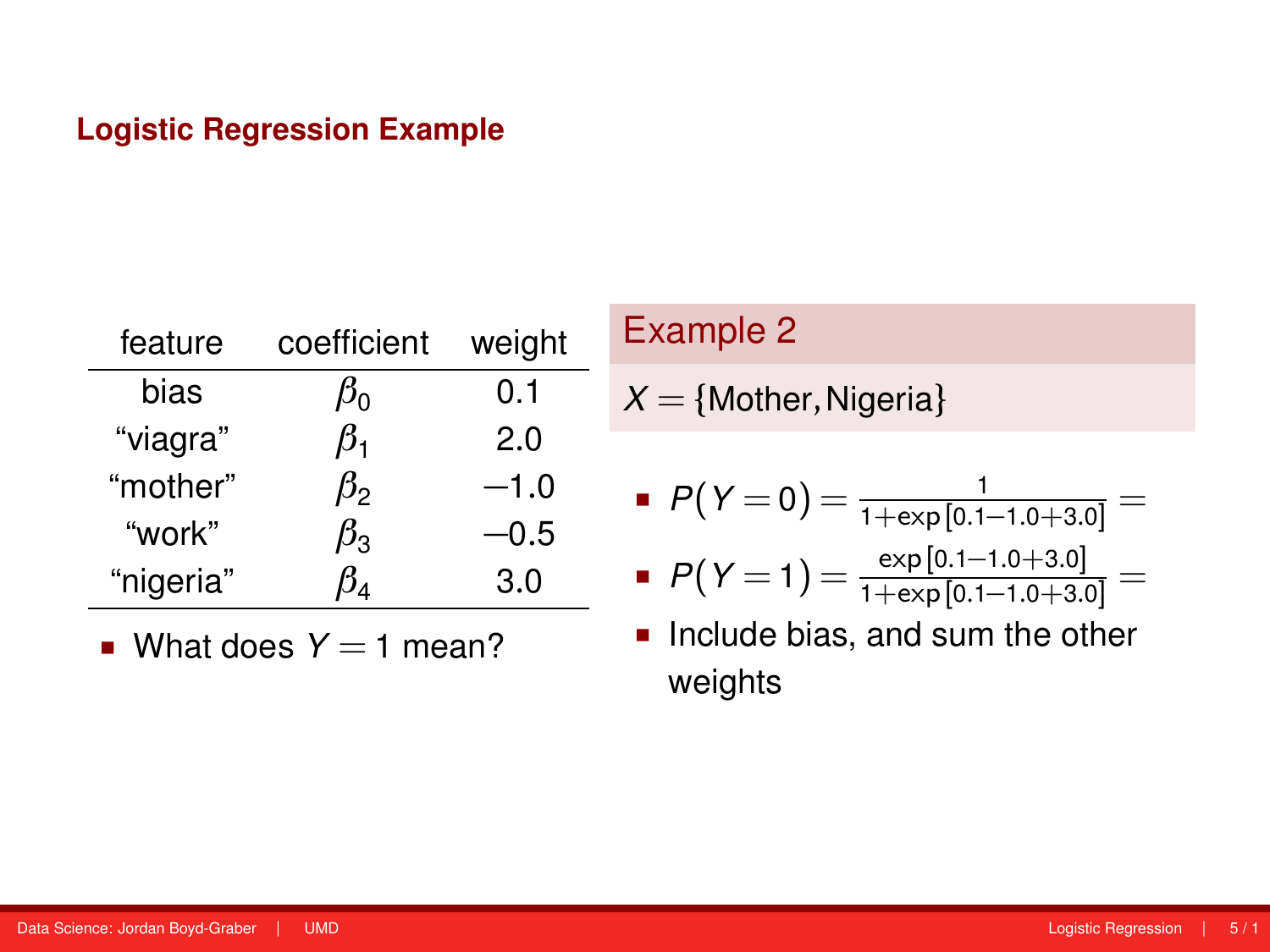| feature   | coefficient | weight |
|-----------|-------------|--------|
| bias      | $\beta_0$   | 0.1    |
| "viagra"  | $\beta_1$   | 2.0    |
| "mother"  | ß2          | $-1.0$ |
| "work"    | $\beta_{3}$ | $-0.5$ |
| "nigeria" |             | 3.0    |

**What does**  $Y = 1$  **mean?** 

## Example 2

$$
X = \{ \text{Mother}, \text{Nigeria} \}
$$

$$
P(Y=0) = \frac{1}{1+\exp[0.1-1.0+3.0]} = 0.11
$$

■ 
$$
P(Y=1) = \frac{\exp [0.1-1.0+3.0]}{1+\exp [0.1-1.0+3.0]} = 0.88
$$

Include bias, and sum the other weights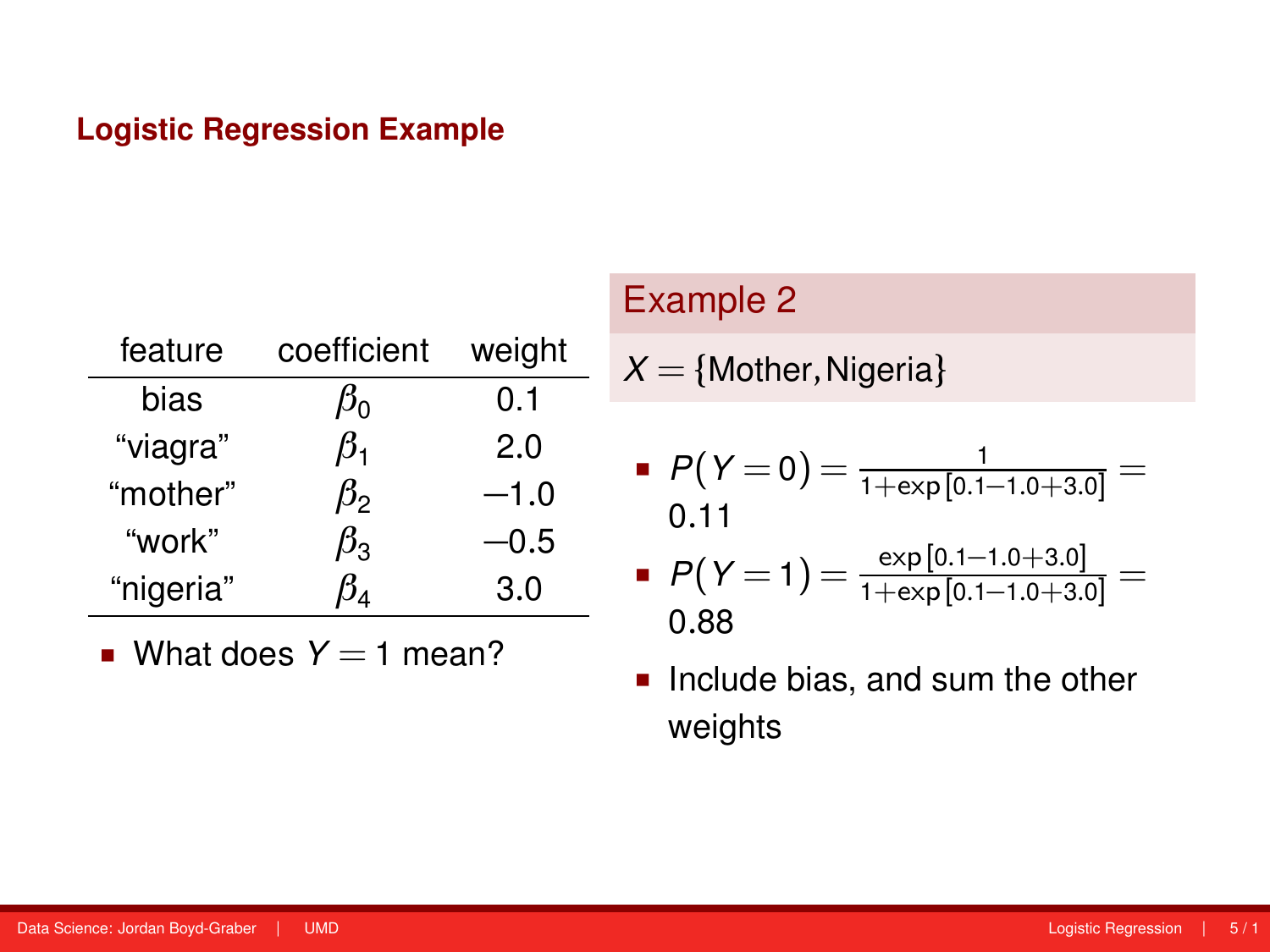| feature   | coefficient | weight |  |
|-----------|-------------|--------|--|
| bias      | $\beta_0$   | 0.1    |  |
| "viagra"  | $\beta_1$   | 2.0    |  |
| "mother"  | $\beta_2$   | $-1.0$ |  |
| "work"    | $\beta_3$   | -0.5   |  |
| "nigeria" | 5۸          | 3.0    |  |

| Example 3                              |  |
|----------------------------------------|--|
| $X = \{Mother, Work, Viagra, Mother\}$ |  |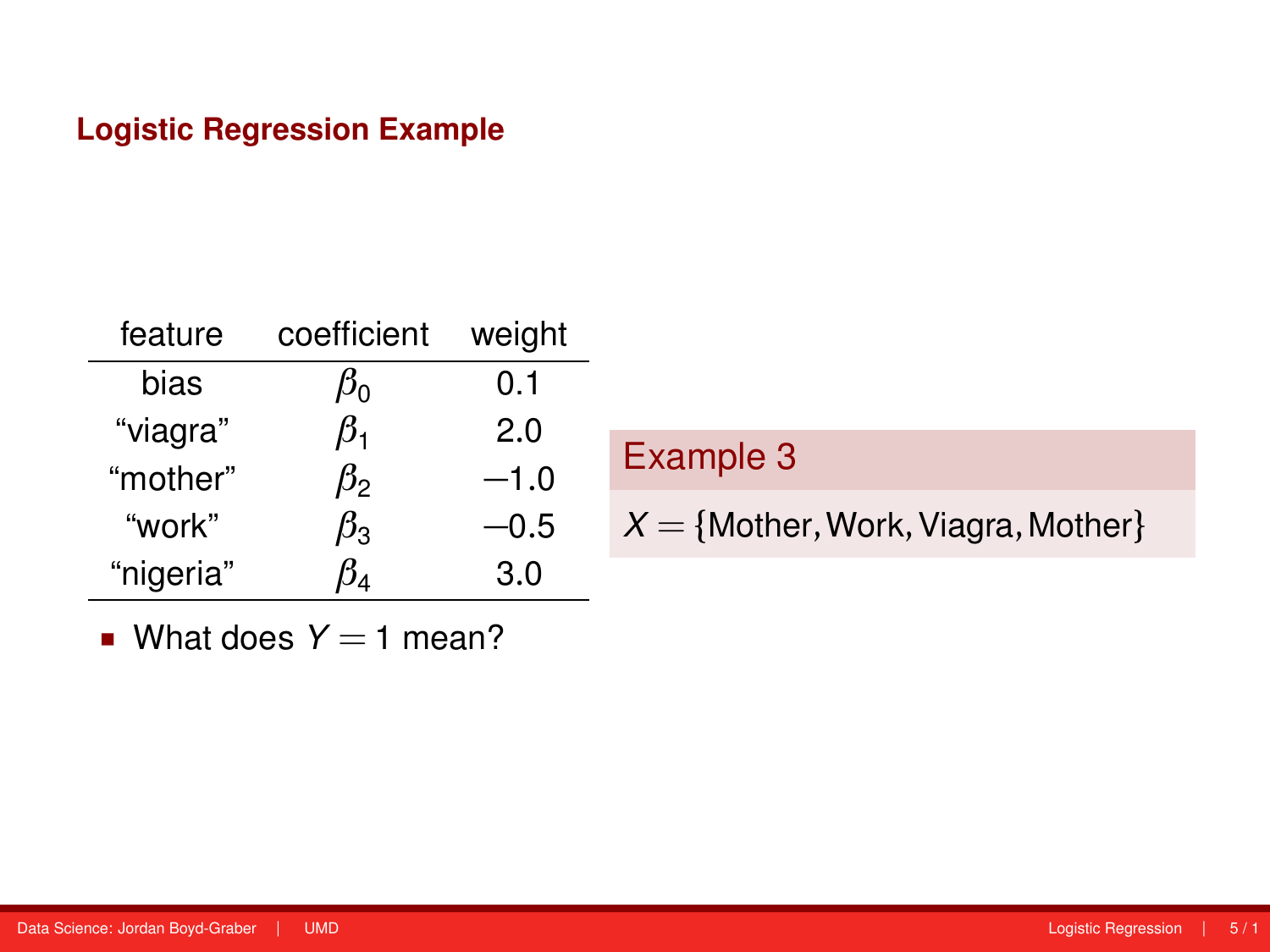| feature   | coefficient                       | weight |
|-----------|-----------------------------------|--------|
| bias      | $\beta_0$                         | 0.1    |
| "viagra"  | $\beta_1$                         | 2.0    |
| "mother"  | ß,                                | $-1.0$ |
| "work"    | $\beta_3$                         | -0.5   |
| "nigeria" | $\beta_{\rm\scriptscriptstyle 4}$ | 3.0    |

What does  $Y = 1$  mean?

# Example 3

$$
X = \{ \text{Mother}, \text{Work}, \text{Viagra}, \text{Mother} \}
$$

■ 
$$
P(Y = 0) =
$$
  

$$
\frac{1}{1 + \exp[0.1 - 1.0 - 0.5 + 2.0 - 1.0]} =
$$

■ 
$$
P(Y = 1)
$$
 =  
\n
$$
\frac{\exp[0.1-1.0-0.5+2.0-1.0]}{1+\exp[0.1-1.0-0.5+2.0-1.0]}
$$
 =

**Multiply feature presence by** weight